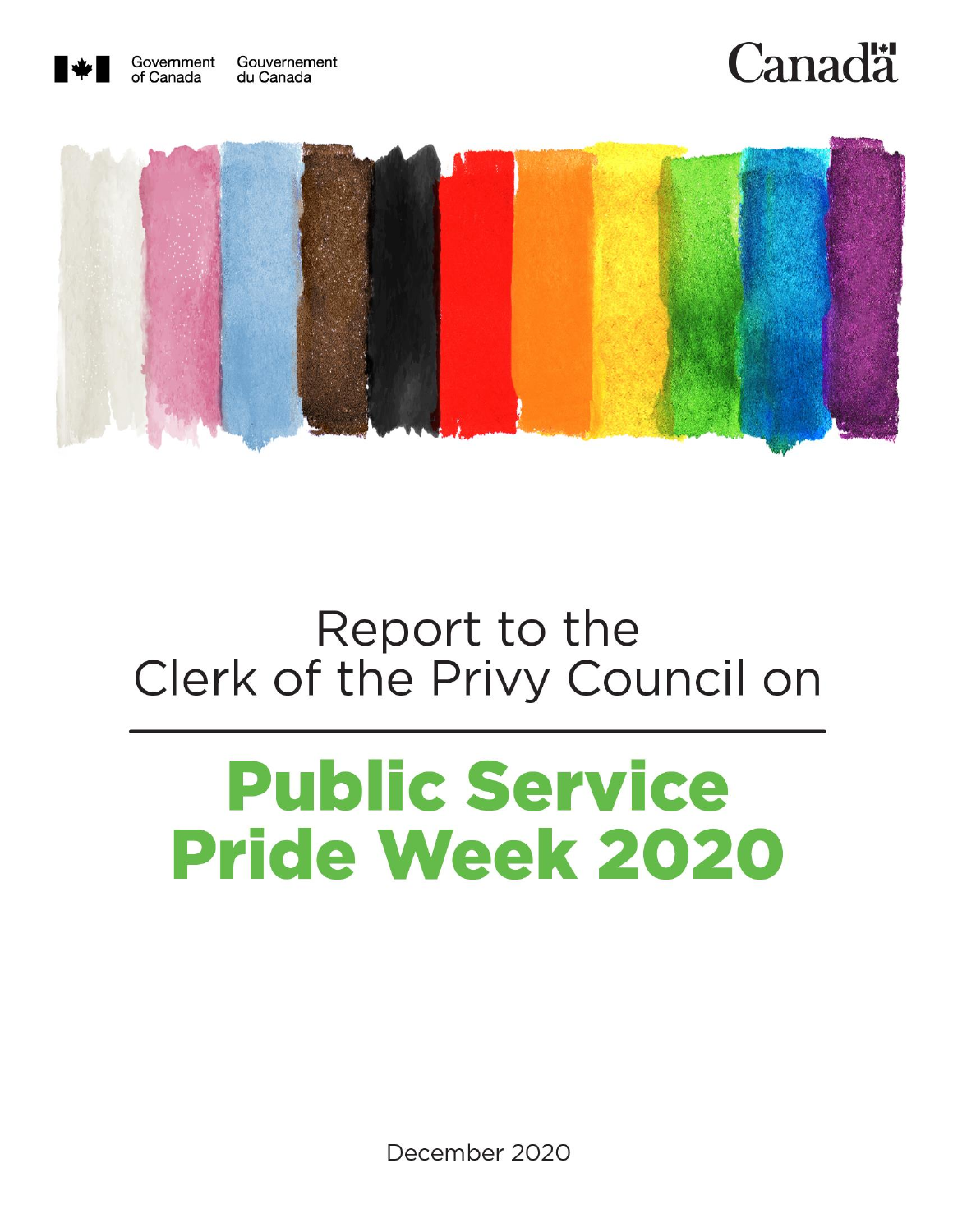

### 'anac



I am pleased to submit to the Clerk of the Privy Council and Head of the Public Service this report highlighting the accomplishments of Public Service Pride Week (PSPW) 2020, which took place—virtually—across Canada from August 24 to 29, 2020.

As Champion of Public Service Pride, I had the honour of working with a dedicated group of public servants to put together the week's activities and, in doing so, send a clear message that the public service is committed to cultivating a diverse, safe, respectful, healthy and inclusive workplace.

PSPW has come a long way in just two years. This initiative started at the grassroots of the public service and is now seen as a key component of the Government's approach to diversity and inclusion in the workplace.

This year's focus was on mental health and well-being. It is always a critically important subject, but it is even more so during these times of increased isolation.

Like many others who organized events in 2020, we had to adapt to the reality imposed by the COVID-19 pandemic. Going virtual did not stop us. It actually gave us even more of a reason to celebrate our diversity and honour the contributions of Canada's LGBTQ2+ communities to all aspects of Canadian society.

Colleagues across Canada and abroad had the opportunity to take part in important discussions that will continue to help shape the public service of tomorrow.

While there is always more that can be done and that will be done, we cannot forget how far we have come. This week was a great time to celebrate that progress!

I am so proud to be part of a public service that embraces diversity and inclusion. As Champion, I will continue to work with you to ensure that our workplace is saf e, welcoming, respectful and healthy for everyone.

I would like to thank and congratulate all those involved in the planning and execution of PSPW 2020—it was a great example of interdepartmental collaboration. I was thrilled to see how many public servants volunteered to help; without them, the week would not have happened.

I am excited to see what PSPW 2021 has in store for us!

Jason Bett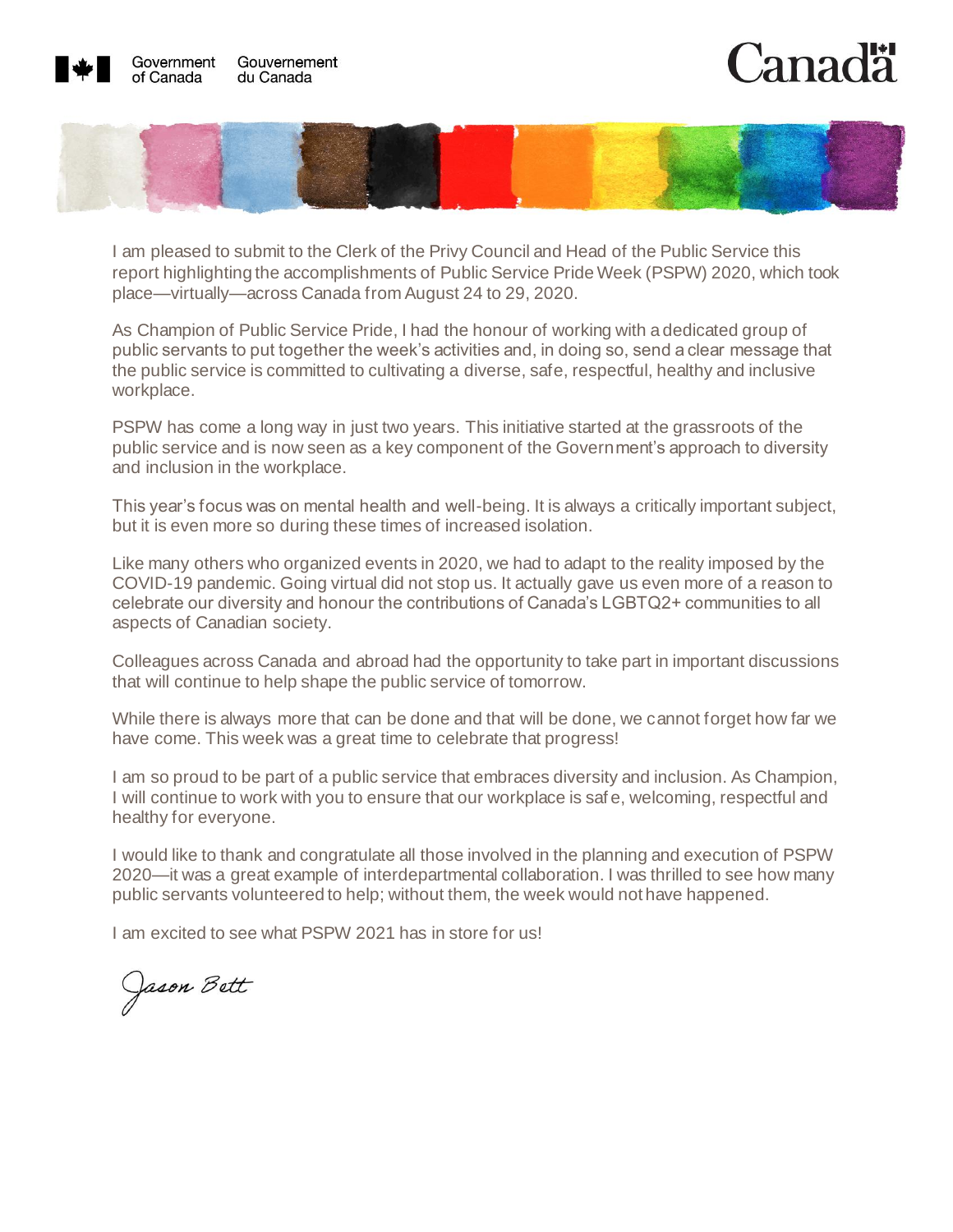

### anadä



### Introduction – What is PSPW?

Public Service Pride Week was designed to celebrate the resilience, spirit, contributions and diversity of lesbian, gay, bisexual, Transgender, queer and Two-Spirit (LGBTQ2+) public servants from coast to coast to coast.



#### **Key highlights**

- More than 50 federal departments and agencies took part in this year's celebrations, which is more than double the number of last year's participants.
- More than 1,500 public servants attended the various virtual panel discussions on mental health and well-being.
- To kick off the week, departments and agencies shared the first-ever PSPW message from the Clerk and Deputy Clerk of the Privy Council and the Champion for Public Service Pride to all public servants across Canada and abroad.
- There were statements and video greetings, including video messages from the:
	- o [Prime Minister](https://www.youtube.com/watch?v=yE5Jegk-0do)
	- o [Minister of Diversity and Inclusion and Youth](https://twitter.com/freetobeme_ca/status/1297895481486581764)
	- o [Minister of Middle Class Prosperity and Associate Minister of Finance](https://twitter.com/monafortier/status/1297963297984192512?s=21)
	- o [Minister of Justice and Attorney General of Canada](https://twitter.com/minjusticeen/status/1297925967088955394?s=21)
	- o [President of the Treasury Board](https://twitter.com/TBS_Canada/status/1298604871550218245) and other federal representatives.
- Supportive messages and tweets were issued from the Deputy Clerk of the Privy Council, deputy heads and other senior officials, includin[g Jody Thomas, Deputy](https://www.canada.ca/en/department-national-defence/maple-leaf/defence/2020/08/message-dm-jody-thomas-public-service-pride-week-2020.html)  [Minister of National Defence](https://www.canada.ca/en/department-national-defence/maple-leaf/defence/2020/08/message-dm-jody-thomas-public-service-pride-week-2020.html); Michael Keenan, Deputy Minister of Transport; Paul Glover, President of Shared Services Canada; and Chris Forbes, Deputy Minister of Agriculture and Agri-Food; and Sarah Paquet, Executive Vice-President of Shared Services Canada.
- PSPW events generated many social media posts, likes and retweets. The number of followers on Twitter increased as the week went on: 354 for @2020PSPW and 112 for @SFFP2020.
- Pride flags were prominently flying on Government of Canada buildings across the country for the duration of PSPW.

#### **Making it happen**

To ensure this year's success, the PSPW planning committee formed strategic partnerships with federal departments and agencies, the LGBTQ2 [Secretariat](https://www.canada.ca/en/canadian-heritage/campaigns/free-to-be-me.html), departmental networks, Positive Space ambassadors, the Federal Youth Network and public servants at all levels across the public service, including the Clerk and Deputy Clerk of the Privy Council, deputy heads and other senior officials.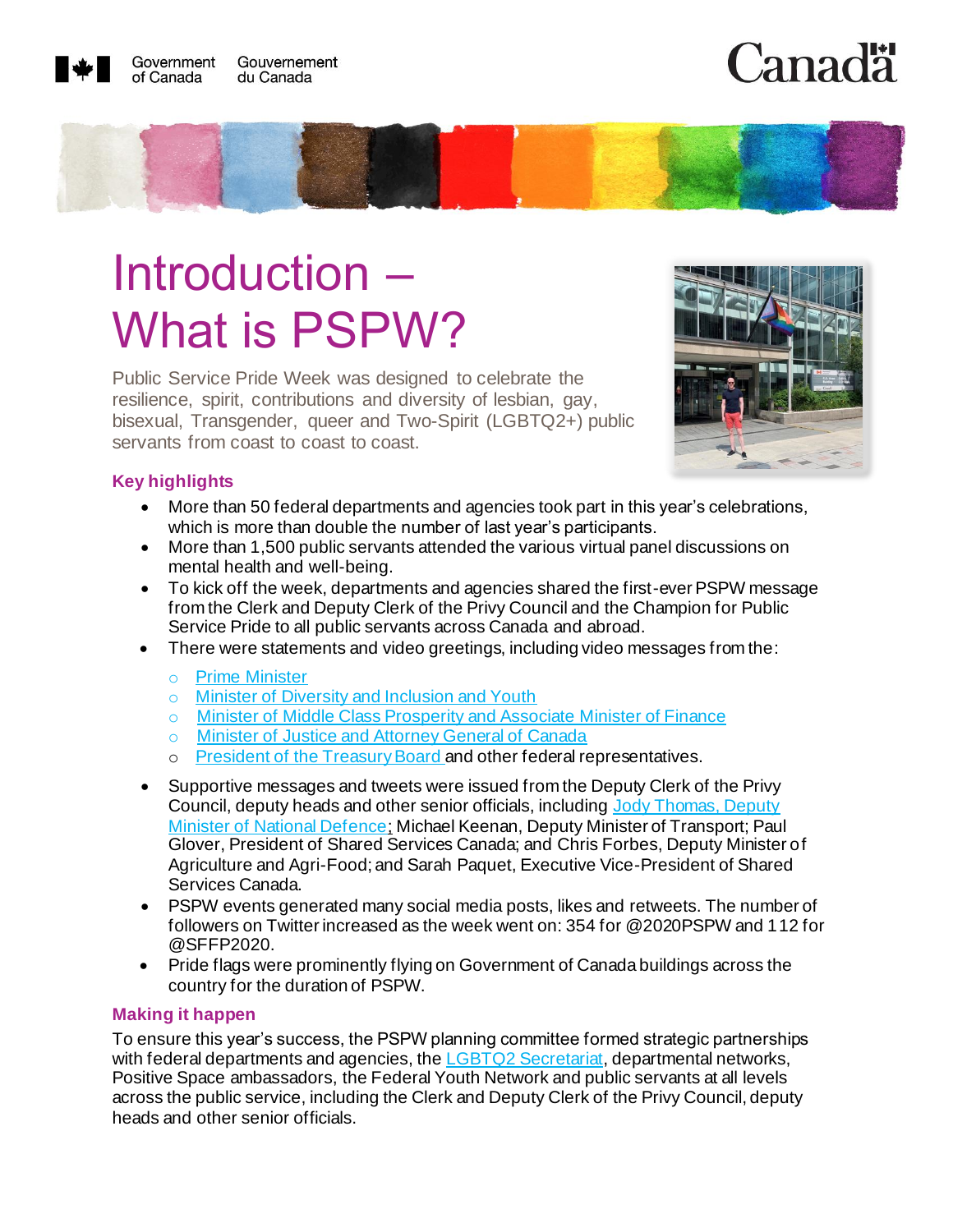

# `anad



#### **The PSPW Planning Committee:**

- **JASON BETT**, PSPW Champion
- Director General, Operations Strategic Communications and Marketing Sector, Innovation, Science and Economic Development Canada
- **ALEXANDRE DESJARDINS**, Senior Communications Advisor Strategic Communications, Canadian Heritage
- **DOREEN FLYNN**, Coordinator Strategic Communications and Marketing Sector, Innovation, Science and Economic Development Canada
- **ÉRIC LEVASSEUR**, Human Resources Advisor Human Resources Branch,
- Innovation, Science and Economic Development Canada
- **CELINE NADREAU**, Manager Strategic Communications and Marketing Sector, Innovation, Science and Economic Development Canada
- **MONICA POPESCU**, Senior Communications Advisor Strategy and Innovation Policy Sector, Innovation, Science and Economic Development Canada

Several federal organizations hosted panel discussions and events as part of this year's program. Those include:

- Agriculture and Agri-Food Canada
- Canadian Food Inspection Agency
- Crown-Indigenous Relations and Northern Affairs Canada
- The Federal Youth Network
- Innovation, Science and Economic Development Canada
- National Defence
- Natural Resources Canada
- Transport Canada
- Treasury Board of Canada Secretariat

Communications efforts were strategic, innovative and very successful.

ISED led in developing a common look and feel to help create a brand for identifying and linking all events across government.

Events were promoted using internal communications and social media. A [GCconnex group](https://gcconnex.gc.ca/groups/profile/40837724/public-service-pride-week-2020-la-semaine-nationale-de-la-fierte-a-la-fonction-publique-2020?language=en) dedicated to the week's celebrations also allowed employees across the country to share stories and photos from their events.





**Celebrate Public Service Pride Week 2020** #PSPW2020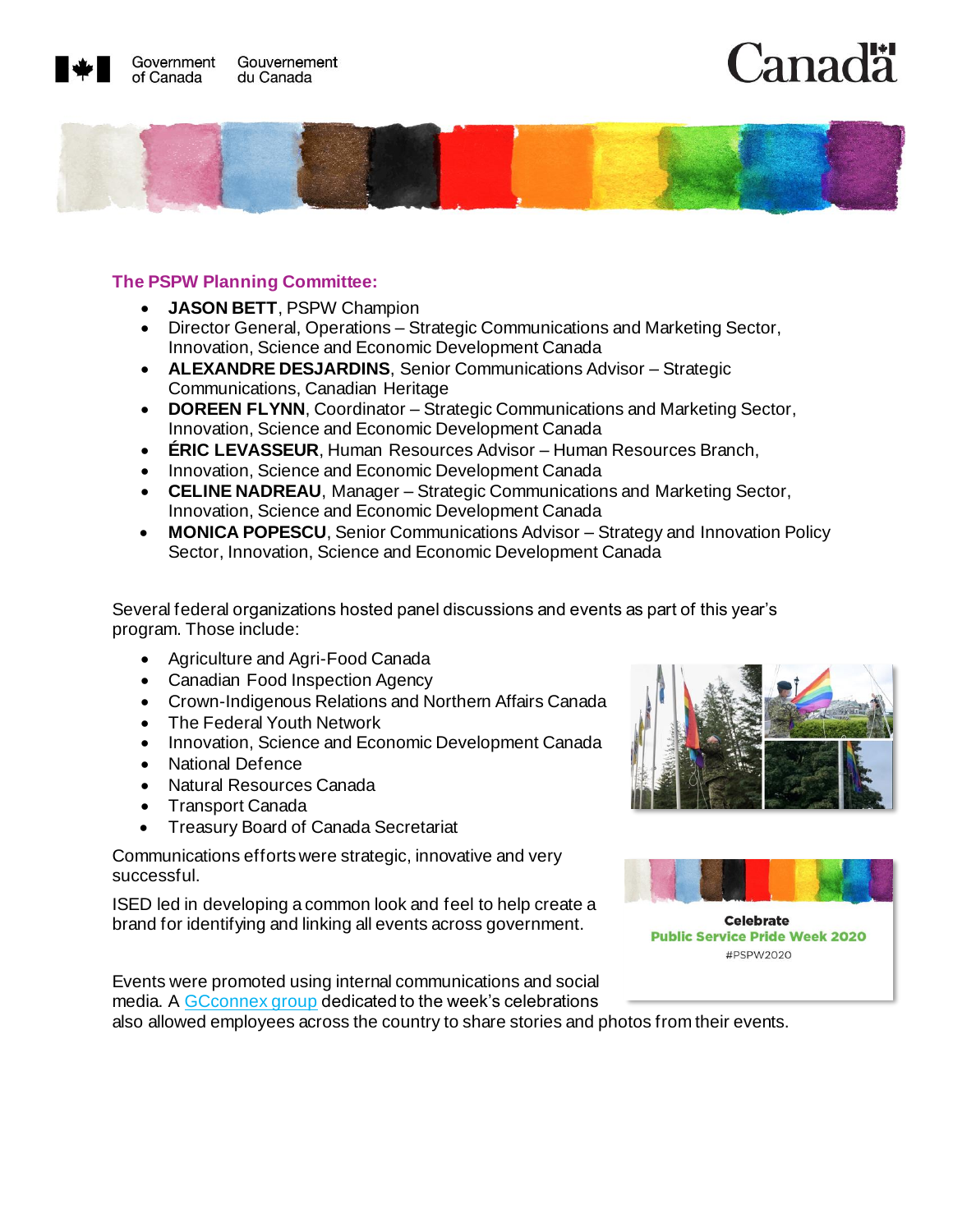

# anadä



#### **Events summary (August 24 to 29, 2020)**

| <b>Public Service Pride</b>                                                                    |           |
|------------------------------------------------------------------------------------------------|-----------|
| 205 Timerts                                                                                    | Fellowing |
| round to help build a more inclusive & diverse public service. Finne cubelvile                 |           |
| <b>M: Free to be me @</b> @thestoberne ca - Aug 24                                             |           |
| Today, we mark the start of @2020PSPW by proudly raising our virtual<br>No. <b>BELL</b>        |           |
| Retweet and share to keep the flag flying high in celebration of Public<br>Service Pride week. |           |
| 14 eligations to NeMap and SPAN 2020.                                                          |           |
|                                                                                                |           |
|                                                                                                |           |
|                                                                                                |           |
|                                                                                                |           |
|                                                                                                |           |
|                                                                                                |           |
|                                                                                                |           |
|                                                                                                |           |

#### **1. VIRTUAL FLAG RAISING**

As a means to replace an in-person flag raising, departments and agencies throughout the public service posted a[n animated Public Service Pride Week](https://twitter.com/freetobeme_ca/status/1297888893967065090)  [\(PSPW\) flag](https://twitter.com/freetobeme_ca/status/1297888893967065090) on social media on Monday, August 24, at 9:30 a.m. to mark the beginning of PSPW 2020. Pride flags were all also flying prominently on federal buildings across Canada.

#### **2. CELEBRATING 50 YEARS OF PRIDE: A CONVERSATION WITH MARTIN BOYCE**

The Stonewall uprising played a significant role in the global LGBTQ2+ liberation movement. Inviting Martin Boyce to share his story about participating in the Stonewall uprising provided an opportunity for the Canadian federal public service to reflect on how past experience informs present reality. The act of sharing and remembering historical experiences is crucial in queer Canadian history.

Agriculture and Agri-Food Canada and the Canadian Food Inspection Agency collaborated with the United States Embassy in Ottawa to organize and host this activity. This was a great opportunity to promote PSPW in another country as well as share ideas and hear about the work that other nations are doing to support LGBTQ2+ inclusion.



#### **3. INTERDEPARTMENTAL PRIDE WEEK PANEL**

The first Interdepartmental Pride Week Panel brought together representatives from several federal organizations to recognize the diversity that makes up the public service's LGBTQ2+ community.

The panelists discussed how their organizations are supporting LGBTQ2+ employees and shared success stories and best practices, all through a mental health and well-being lens.

The panelists were:

- **[CHRISTINE](mailto:christine.mao@canada.ca) MAO**, Manager of the Wellness and Inclusion Team at Innovation, Science and Economic Development Canada
- **BART [BILMER](mailto:bart.bilmer@canada.ca)**, Director of Planning and Reporting in the Canadian Forest Service at Natural Resources Canada
- **[DOMINIC](mailto:dominic.cliche@tc.gc.ca) CLICHE**, Director of Environmental Management at Transport Canada
- **KIRK / KAIYA [HAMILTON](mailto:KIRKDAVID.HAMILTON@forces.gc.ca)**, Manager of Strategic Human Resources and Business Intelligence at the Department of National Defence
- **[LYDIA](mailto:) LIPIC**, Team Manager of the Contact Centre at Agriculture and Agri-Food Canada
- **[JEFFERSON](mailto:Jefferson.MorrisIV@tbs-sct.gc.ca) MORRIS IV**, Policy Analyst in Diversity and Inclusion and LGBTQ2+ Departmental Representative at Treasury Board of Canada Secretariat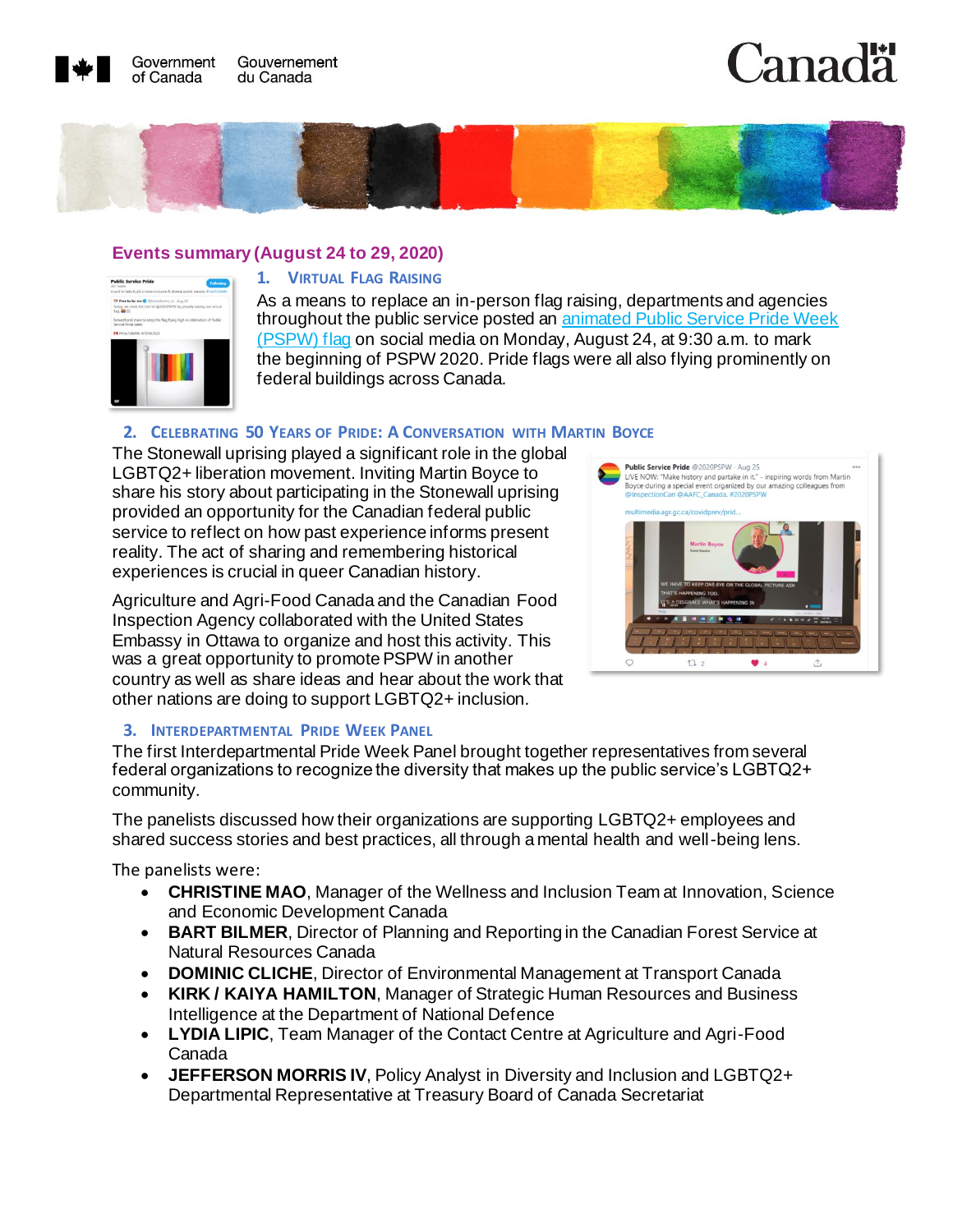

### anadä



#### **4. PARENTING A TRANS AND GENDER DIVERSE CHILD**

Transport Canada employees Cathy Archer-Costello and Nancy Harris shared their personal stories on raising trans and gender diverse children. They discussed parenting challenges, including overcoming barriers and advocating for their child. The panel also provided critical insight to help parents and others understand the importance of being supportive of trans children, especially through their transition.

#### **5. PSPW DROP IN!**

The Federal Youth Network organized two informal drop-in sessions for public servants, colleagues and allies to come together and learn about Pride and Positive Spaces through an interactive quiz. Participants learned about the history of LGBTQ2+ rights, key leaders, Canadian legislation and world history.

Sadly, during one of the sessions, the organizers had to deal with a trolling incident (known as "Zoom-bombing") that included racist and homophobic content. Even though the session was rescheduled, the incident served as a reminder that there is still work to do to fight racism, homophobia and transphobia within and outside the public service.

#### **6. UNIVERSAL ACCESSIBLE WASHROOMS: TAKING PRIDE IN INCLUSIVITY**

The panelists included Christopher Little-Gagné, Project and Program Administrator Leader from Crown-Indigenous Relations and Northern Affairs; two-spirit public speaker Dee Jenkins, Senior Policy Analyst from Indigenous Services Canada; and Missy Marston-Schmeltzer, LGBTQ2+ Champion from Canadian Heritage. The session discussed why universally accessible washrooms are so important for trans and gender nonconforming individuals, as well as the population at large, and how the departments occupying the Terrasses de la Chaudière complex are making exciting progress in bringing universal accessible washrooms to the workplace.

#### **7. LGBTQ2+ OTTAWA/GATINEAU COMMUNITY PRIDE DAY VIRTUAL EVENT**

FYN RJFF Drop in to #FYNvirtual to celebrate #2020PSPM Drop in to #FYNvir Thursday?<br>all to celebrate #2020PSPW at 10:30 or 14:30 EDT. o.su or 14:30 EDT.<br>Wiki.gccollab.ca/FYN\_Virtual\_Le...<br>@2020PSPW\_@SFFP2020\_Le... **Passes** Providence de la fierté de la<br>Passez nous voir! La semaine de la fierté de la<br>Dron i-l p fonction publique 2020 in! Public Service Pride Week 2020 Ø

Federal public servants were invited to showcase their talent in a virtual community event that aired on the DiversityInTheCapital.TV YouTube page.